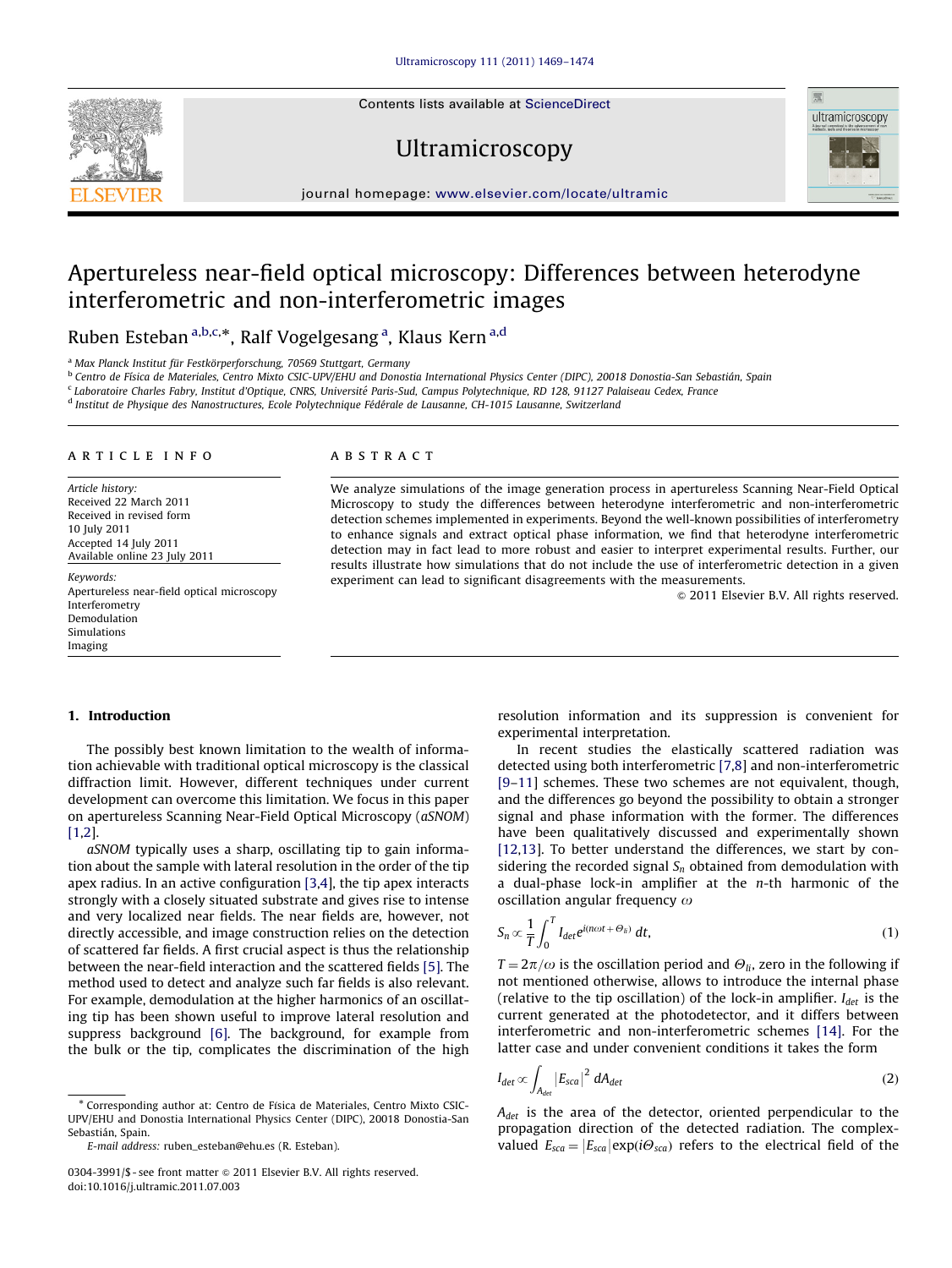signal scattered by the tip–substrate system. To illustrate one significant difficulty that appears in non-interferometric detection, we consider a sample consisting of an object with deepsubwavelength structure supported by a substrate, which itself hardly varies spatially and only on a scale of a wavelength or more.

Intuitively, it is appealing to introduce a conceptual decom-position of the scattered fields [\[13\]](#page-5-0). With  $E_{obj} = |E_{obj}| \exp(i\Theta_{obj})$  we refer to components that stem from the interaction between the tip apex and the subwavelength object. The remainder,  $E_{bkg} =$  $|E_{bkg}|$ exp( $i\Theta_{bkg}$ ), may be considered a slowly varying "background".  $E_{obj}$  and  $E_{bkg}$  are related to those spatial frequencies in the recorded images that are higher and lower than roughly half a wavelength. Only  $E_{obj}$  carries high spatial resolution information. But it is difficult, if not impossible, to give an exact, fully satisfactory algebraic definition and we use the terms  $E_{obj}$  and  $E_{bkg}$  here merely to facilitate the discussion, without attempting a rigorous distinction. Nevertheless, one important conclusion can be drawn immediately even from this conceptual distinction. A self-homodyne term  $2|E_{bkg}||E_{obj}|\cos(\Theta_{bkg}-\Theta_{obj})$  occurs in the total scattered field,  $|E_{sca}|^2 = |E_{bkg} + E_{obj}|^2$ , which mixes both contributions The strength and phase of E, thus affect the value contributions. The strength and phase of  $E_{bkg}$  thus affect the value of Eq. (1) in a non-trivial way for non-interferometric detection. In general, this will complicate image interpretation even if  $E_{bkg}$ would be perfectly constant [\[15\]](#page-5-0).

We now consider an interferometric detection scheme. That is, before impinging onto the photodetector, the scattered signal interferes with a collinear, planar wave  $E_{ref}^p = |E_{ref}^p|e^{i\Theta_{ref}^p}$ . Consider-<br>ing  $E_p^p$ , constant and sufficiently large, the relevant L, expression ing  $E_{ref}^{p}$  constant and sufficiently large, the relevant  $I_{det}$  expression for harmonic  $n > 0$  is

$$
I_{\text{det}} \propto \int_{A_{\text{det}}} |E_{\text{ref}}^p| |E_{\text{sc}a}^p| e^{i(\Theta_{\text{ref}}^p - \Theta_{\text{sc}a}^p)} dA_{\text{det}}.
$$
 (3)

Only the interferometric term appears because the constant contribution  $|E_{ref}^p|^2$  will be filtered out by the harmonic demodulation and we assume the term  $|E_p^p|^2$  negligibly small. The supertion and we assume the term  $|E_{ref}^p|^2$  negligibly small. The super-<br>index n indicates the polarization selected with the reference index  $p$  indicates the polarization selected with the reference beam. The complex exponential phase factor in the integrand corresponds to homodyne in quadrature, heterodyne, balance homodyning, phase-shifting or related interferometric techniques [\[14,16,17\]](#page-5-0). The expressions already indicate that interferometry gives access to optical phase information, and that the presence of  $\left|E_{ref}^{p}\right|$  allows to boost the detected signal.

A superficial look at the integrands of Eqs. (2), (3) might suggest an otherwise simple relation between the module of the non-interferometric and heterodyne interferometric signals, with the differences related to the presence of  $|E_{sca}^p|^2$  or  $|E_{sca}^p|$ , respectively. However, the presence of the phase  $\Theta_{obj}^p$  renders the differences more intricate. For example, the phase modulation due to the tip oscillation affects also the demodulated signal amplitude  $|S_n|$  [\[14,18,19,6\]](#page-5-0). If we explicitly decompose  $E_{\text{sea}}^p = E_{\text{obj}}^p + E_{\text{bkg}}^p$  for the interferometric case [12] as we did for non-interferometric detecinterferometric case [\[12\]](#page-5-0) as we did for non-interferometric detection, the relevant integrand in Eq. (3) turns into

$$
\left(\left|E^{p}_{obj}\right|e^{-i\Theta^{p}_{obj}}+\left|E^{p}_{bkg}\right|e^{-i\Theta^{p}_{bkg}}\right)\left|E^{p}_{ref}\right|e^{i\Theta^{p}_{ref}}\tag{4}
$$

in this case, the simple additive form seems promising for filtering out the slowly varying  $E_{bkg}^p$ , for example by the high harmonic demodulation in Eq. (1), and thus better discriminating the high resolution information contained in  $E_{obj}^p$ . Notice that taking the module  $|S_n|$  of the recorded signal does reintroduce a certain cross-talk between both contributions. Thus, it may be better to consider the full complex signal, for example, if the recorded image is spatially filtered in a post-processing step.

These considerations and previous work [\[20,12\]](#page-5-0) suggest that the different dependence of  $|S_n|$  on tip position results in clearer

images for heterodyne interferometric than for non-interferometric measurements. To our knowledge, a detailed quantitative account, however, has yet to be given. Numerical simulation [\[10,36\]](#page-5-0) of scenarios closely following the experimental conditions is a challenging prerequisite. In particular, it appears necessary to model large probe tips [\[21,22](#page-5-0)] which may be interacting strongly with the sample. It is also not sufficient to compute only the near fields or the total scattering cross section. The amplitude and phase distribution of the electric fields over the detector area must be computed, and the simulations must capture accurately the behavior of at least the first few derivatives of the signal  $I_{det}$ , as they play a key role in the value of the different harmonics  $S_n$ [\[6,14\]](#page-5-0).

In our recent work, we have developed simulations that consider these aspects [\[21\]](#page-5-0), but we did not analyze the influence of interferometry on the resulting quantities. In the following we simulate approach curves and one-dimensional scans and infer different qualitative features of non-interferometric and heterodyne interferometric detection schemes relevant to experimental and theoretical work.

### 2. Geometry and simulations

For our simulations we use a multiple multipole method, as implemented in the numerical platform MaX-1 [\[24\]](#page-5-0). It employs expansions that are vectorial solutions (or excellent numerical approximations) of the Maxwell equations. MaX-1 minimizes the error at the boundaries, in our case to less than 0.5 percent average value. Moderately increasing the number of free parameters used to minimize the error did not significantly alter the results of this paper, which supports a good numerical convergence of the obtained results.

A silicon tip illuminated by an external excitation oscillates along the vertical  $z$  direction parallel to its axis, with  $z$  decreasing as the tip approaches the top of a sample. Fig. [1](#page-2-0)(a) sketches the geometry with one sample consisting of a glass sphere of  $2 \mu m$ diameter containing fully a 10 nm radius gold spherical inclusion, the center of both aligned along  $z$  and their upper point at 1 nm distance. Fig. [1\(](#page-2-0)b) represents the fields for this geometry and a particular tip position and will be, together with Fig. [1\(](#page-2-0)c), explained more in detail later on. We will be also interested in a large homogeneous gold sphere of the same  $2 \mu m$  diameter and in two smaller gold spheres in vacuum (Fig. [4\(](#page-4-0)a)), of 10 and 30 nm radius, their top surface at the same z position and their centers separated 60 nm in the  $x$  direction; the  $x$  direction is perpendicular to z and tangent to the different spheres at their upper point, with xz containing the tip axis. The origin of the coordinate axis is at the upper point of the gold substrate or 1 nm over the 10 nm gold inclusions. To minimize the effect in non-interferometric detection of the self-homodyne term  $\left|E_{bkg}\right| \left|E_{obj}\right| \cos(\Theta_{bkg}-\Theta_{obj})$ <br>from a constant contribution from an extended substrate we from a constant contribution from an extended substrate, we subtract the fields scattered by the bare  $2 \mu m$  large spheres, either glass or gold, when illuminated in absence of any probing tip or inclusion.

The modeled tip is a  $C^{(1)}$  continuous cone with cylindrical symmetry, capped by two hemispheres. The smaller hemisphere probes the sample and has a radius  $R = 10$  nm. The 1400 nm long tips are used for the homogeneous gold sample, while the tip is 500 nm long for the other substrates. The cone half angle, i.e the angle between the generatrix and the axis, is  $10^{\circ}$ . The excitation makes a 70 $^{\circ}$  angle with the axis of the tip, it is p (TM) polarized with xz being the plane of incidence and its wavelength  $\lambda$  is  $\sim$  514.5 nm. At this frequency,  $\varepsilon = 2.1$ , 17.76+0.508i and  $-3.95+2.58i$  for the glass, silicon [\[25\]](#page-5-0) and gold [\[26\],](#page-5-0) respectively. Simple planar waves excite the 500 nm long tips, but we use a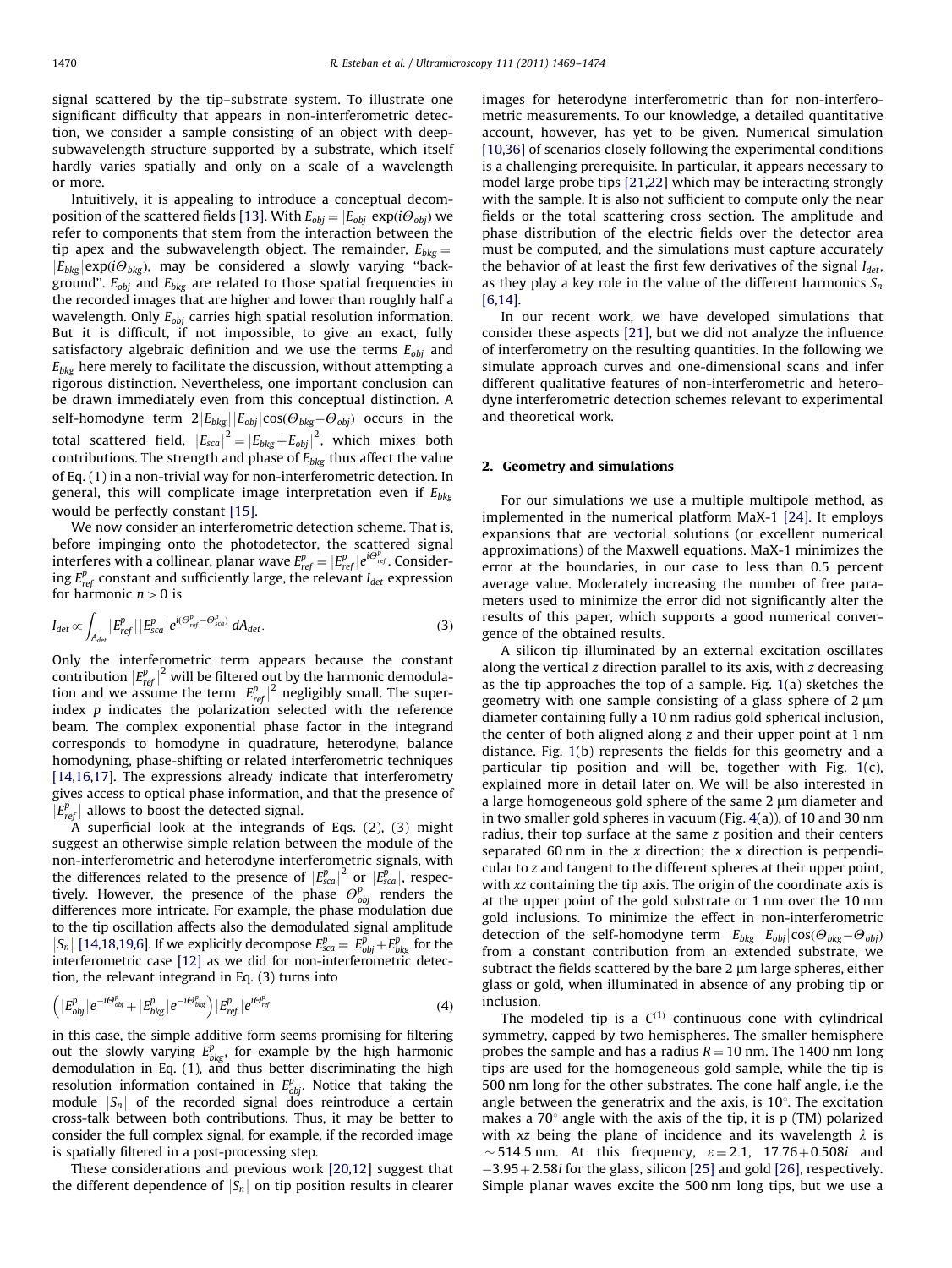<span id="page-2-0"></span>

Fig. 1. (a) One of the considered geometries, illuminated by an external p-polarized plane wave with electric field  $E_{\text{exc}}$ . Here, the substrate is a 1 µm glass sphere and, 1 nm below its upper point, there is a 10 nm radius gold spherical inclusion. The orthogonal coordinate system is placed directly at the top of the large sphere, with the x-axis tangential to the sphere at this point, and z parallel to the tip axis. The axis is contained in xz, the plane of incidence of the illumination, and the scanning direction is x. The upper point of the gold inclusion and large glass sphere corresponds thus to  $x = 0$ ,  $z = -1$  nm and  $x = z = 0$ , respectively. The lens is considered for the collection of the fields, and for heterodyne interferometric detection the scattered signal  $E_{sca}$  is mixed with a reference beam  $E_{\rm ref}^p$  that selects the p-polarized (xz plane) component  $E_{\rm sca}^p$ (b) Example of the electrical field modulus in the proximity of the apex for the geometry in (a). The strongest fields, in white, are  $\sim$  27.6 times larger than the excitation field. The color scale is linear with the black corresponding to zero field strength. (c) Various signal scan tracks for the same geometry. The black circles correspond to the near fields, in the absence of a tip, at 1 nm of the substrate as a function of x position. The solid blue line refers to the near-field enhancement when a non-oscillating tip scans the sample along x at a constant 1 nm distance. The red dashed line shows the signal  $L_{\alpha}$  detected non-interferometrically under the same conditions. For clarity, all traces are normalized to the maximum value displayed. (b) and (c) do not include the fields from the excitation or scattered by the homogeneous glass substrate standing in isolation. (For interpretation of the references to color in this figure legend, the reader is referred to the web version of this article.)

fifth order corrected Gaussian beam [\[27\]](#page-5-0) for the 1400 nm long tips to avoid strong illumination of the larger hemisphere. The waist radius of the Gaussian beam is 500 nm and its focus center is at the top of the gold substrate.

The signal is detected by a dual-phase lock-in amplifier at a higher harmonic of the frequency of oscillation  $\omega$  of the probing tip, according to Eq.  $(1)$ . During the oscillation the *z* position of the lower apex point follows  $z^{(t)} = z_{min} + A(1 + cos(\omega t))$ , where A is the oscillation amplitude. The value of  $\omega$  does not influence the final result.  $z_{min}$  is the corresponding z position when the tip is closer to the samples. For scans of the samples containing a  $2 \mu m$  diameter glass sphere (Figs. 1 and 3)  $z_{min}$  is chosen so that the distance between the lower point of the oscillating tip and the glass substrate is keep constant for all  $x$ . The tip scanning movement is thus not perfectly parallel along the  $x$  direction, but bends slightly. For the sample consisting of a 10 and a 30 nm sphere (Fig. [4\)](#page-4-0), the scan trajectory follows x exactly and  $z_{min}$  is always the same.

Occasionally, the near fields will be of interest, in particular the near-field enhancement, i.e. the maximum of the electric field module in the proximity of the tip apex normalized to the module of the incident electric field. More relevant to experimental work, we also consider the scattered far fields. A rotationally symmetric lens of numerical aperture 0.342 whose axis is placed in the backscattering direction collects elastically scattered radiation. We model the lens as ideal, in the sense that it converts without power losses a spherical wave at the coordinate origin into a beam of constant phase at the output plane of the lens. We neglect any effects of further propagation or additional optical devices on the resulting beam. A planar photodetector perpendicular to the incoming radiation serves to convert the optical into an electrical signal. Precisely the different relationships between scattered fields and photodetector response distinguish heterodyne interferometric from non-interferometric detection schemes, as described by Eqs. (3) and (2), respectively. For the interferometric case, the scattered signal  $E_{sca}$  is mixed with a reference planar wave of identical propagation direction but significantly stronger amplitude and a slightly shifted frequency. The polarization of the reference planar wave selects the p-polarized, in plane (xz plane) component of the scattered electric fields incident onto the detector. Notice that the considered scenarios are symmetric with respect to the xz plane and an integral analogous to Eq. (3) cancels for the out-of-plane field component. As Eq. (3) depends on the strength of the reference beam, no attempt is made to compare the absolute strengths of the interferometric and non-interferometric signals. While the discussion in this paper mostly focuses on the absolute signal amplitude  $|S_n|$ , it is instructive to also consider the signed value  $S_n$  for the non-interferometric case. In this case, each sign corresponds to one of the two possible phases, which are separated by  $180^\circ$ .

We first study the evolution of the signal as the tip–substrate distance is varied. These traces, also referred to as approach curves [\[28\],](#page-5-0) are frequently helpful in understanding aSNOM behavior. If the signal is dominated by the tip–substrate interaction in a small sample volume in the close proximity of the tip apex, as desired, the strength of the signal should significantly increase for distances smaller than the apex radius. Nonetheless, while approach curves are useful, a more complete aSNOM analysis requires to implicitly include the imaging process [\[10\].](#page-5-0) We study the evolution of the signal for line scans of the patterned substrates. Notice that this requires a two-dimensional movement of the tip as it oscillates along z and scans along x.

# 3. Results

To illustrate the differences between heterodyne interferometric and non-interferometric schemes, we plot in Fig. [2](#page-3-0) approach curves over the upper point of the  $2 \mu m$  diameter homogeneous gold sphere, for different oscillations amplitudes and second and third harmonic demodulation.  $|S_n|$  markedly increases for small tip– substrate distance and both harmonics when the oscillation amplitude is small, a manifestation of the expected discrimination of the information from the tip–substrate interaction. Small oscillation amplitudes also result in a lower signal level, however, which often requires a compromise. For a given oscillation amplitude, the change of behavior for short distances is more clearly appreciated for the third than for the second harmonic, both for interferometric and for non-interferometric signals.

The former similarities notwithstanding, the heterodyne inter-ferometric (Fig. [2\(](#page-3-0)e), (f)) and non-interferometric (Fig. [2](#page-3-0)(a)–(d)) approach curves are different. How changing the tip position affects the recorded signal clearly depends on the detection scheme used. The differences are perhaps more apparent at the second harmonic and large oscillation amplitudes. A more pronounced increase in  $|S_n|$  is observed for short tip–substrate distances in the interferometric case. Notice also that the non-interferometric signal can equal zero, which suggests a change of sign as confirmed by plotting  $S_n$  instead of  $|S_n|$  (Fig. [2](#page-3-0)(c), (d)).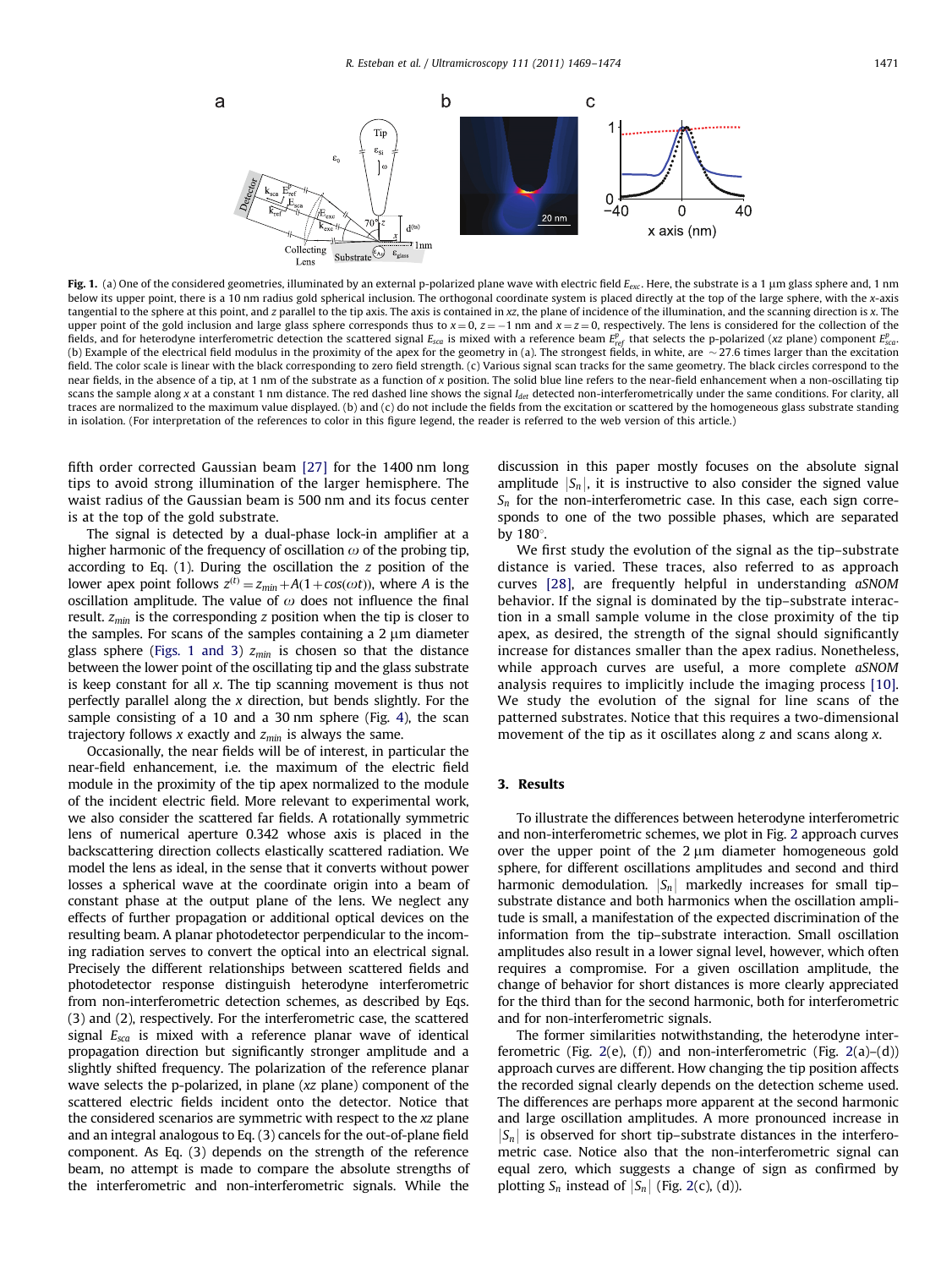<span id="page-3-0"></span>

Fig. 2. Approach curves over the upper point of an spherical homogeneous gold substrate sphere  $(2 \mu m)$  diameter) for different oscillation amplitudes for either non-interferometric (a,b,c,d) or heterodyne interferometric schemes (e,f),  $z_{min}$ equals the tip apex–substrate distance at the lower oscillation point.  $(a,b,e,f)$ consider the modulus of the detected signal, while (c,d) include the sign information. (a,c,e) have been calculated for the second harmonic of the oscillation of the tip, and (b,d,f) for the third. Different arbitrary units are used for interferometric and non-interferometric values, as the latter depends on the reference beam intensity.

We next consider the gold inclusion in the glass substrate. Fig. [1](#page-2-0)(b) shows the electric field modulus in the proximity of the apex for a given tip position [\[21\].](#page-5-0) The small gap between the tip and the inclusion distinctly exhibits the strongest fields. We include in Fig. [1\(](#page-2-0)c) additional information on the behavior of the near and far fields. For this particular geometry, but not in general [\[29\],](#page-5-0) the near-field enhancement broadly resembles the field distribution in the absence of the tip. Both are characterized by a clear maximum for x close to 0, corresponding to the position of the inclusion, with the most significant difference being the stronger fields in the presence of the tip. When the tip is at  $x \sim 0$ , the near-field enhancement is  $\sim$  35.5. In comparison, the scattered electric near-field module at 1 nm above the substrate in the absence of the tip reaches a maximum of only about twice the excitation. The maximum field in the absence of the tip is not exactly at  $x = 0$  due to the oblique illumination.

The near-field magnitude is relatively weak when the tip apex is situated above the bare substrate but increases strongly above a gold inclusion, particularly at  $x = 0$ , which indicates an enhanced interaction [\[30–32\]](#page-5-0). In contrast, the non-interferometric, undemodulated far field signal  $I_{det}$  is only weakly dependent on the tip position and shows no clear signature from the inclusion. Similarly, the modulus of the undemodulated heterodyne interferometric signal (not shown here) reveals a differently sloped but otherwise nearly featureless scan. However, a close correlation between the strength of this interaction and the detected far field signal would be convenient to interpret measurements in an active configuration.

Higher harmonic demodulation allows regaining high resolution information. We consider a fixed tip-sample distance of 1 nm at the lower oscillation point and an increasing oscillation amplitude. Fig. 3 shows second and third harmonic demodulated signal scans along  $x$  according to Eq. (1) for both heterodyne interferometric and non-interferometric detection. Again, some common aspects emerge. A local extremum at  $x \sim 0$  reveals the presence of the inclusion. It is especially distinct for small oscillation amplitudes and illustrates the aSNOM capabilities for nanometer resolution [\[8\]](#page-5-0) of subsurface objects [\[23,33\]](#page-5-0). The traces for small oscillation amplitude presented here resemble the behavior of the interaction strength, as observed from the nearfield enhancement near the apex in Fig. [1](#page-2-0)(c).

Looking in closer detail, a narrow global maximum appears for all considered heterodyne interferometric detection traces



Fig. 3. Demodulated results for one-dimensional scans of the gold spherical inclusion in the large glass sphere as in Fig. [1](#page-2-0), considering different oscillation amplitudes, for either non-interferometric (a,b,c,d) or heterodyne interferometric schemes (e,f). (a,b,e,f) consider the modulus of the detected signal, while  $(c,d)$ include the sign information.  $(a, c, e)$  have been calculated for the second harmonic of the oscillation of the tip, and (b,d,f) for the third. The arbitrary units are not comparable for interferometric and non-interferometric values, as the former depends on the reference beam. The distance to the substrate at the lower point of oscillation is kept at 1 nm during the complete scans.  $x = 0$  corresponds to the x coordinate of the center of both the glass sphere and gold inclusion.

(Fig. 3(e), (f)) when the tip is situated directly above the gold inclusion. This maximum rides on a slowly varying background contribution whose average value and small slope depend on the oscillation amplitude. Thus, there is a consistent and relatively straightforward connection with the near-field signal.

For non-interferometric detection, a clear global maximum of the  $|S_n|$  signal—which should be indicative of the tip being close to the inclusion—appears only for certain experimental conditions (Fig. 3(a), (b)). In other cases the extremum at  $x \sim 0$  becomes even a local minimum. Notice also the often significant slope for large x. This slope could be related with the self-homodyne term  $\left|E_{bkg}\right|\left|E_{obj}\right| \cos(\Theta_{bkg}-\Theta_{obj})$  due to nearly constant background<br>fields The fields scattered by the isolated glass spherical substrate fields. The fields scattered by the isolated glass spherical substrate were subtracted and thus do not contribute, but the large tip makes other significant contributions to be expected. Including strong scattering from a real substrate may lead to a more marked effect and more difficult to interpret non-interferometric images.

Plotting the signed non-interferometric signal  $S_n$  (Fig. 3(c), (d)) results in a more regular evolution with oscillation amplitude. In this case, the scans for the second harmonic and all considered oscillation amplitudes show a local minimum for  $x \sim 0$  and, outside the central region, a negative slope for increasing x. They become a maximum and a positive slope for the third harmonic traces. Notice that sign of the slope and the nature of the extremum depends on the reference angle  $\Theta_{li}$  of the lock-in amplifier—any  $180^\circ$  shift corresponding to a sign change.

Last we consider scans over a sample consisting on two gold spheres of 10 and 30 nm radius. We have considered the spheres placed in vacuum, which is not realistic but simplifies the numerical burden and should nonetheless give important insights. Fig. [4](#page-4-0)(a) represents a snapshot of the electric fields module for a given tip position, while Fig. [4](#page-4-0)(b) shows the nearfield enhancement as the tip moves along  $x$  without oscillating. The lower point of the tip apex is kept constant at 2 nm over the upper point of the spheres. The obtained trace presents marked maxima when the tip is close to any of the gold spheres, with a clearly stronger response in the case of the larger sphere. Stronger fields for larger radius is unsurprising from previous work [\[34\],](#page-5-0) although a more detailed study for the present case would require to consider the spectral response.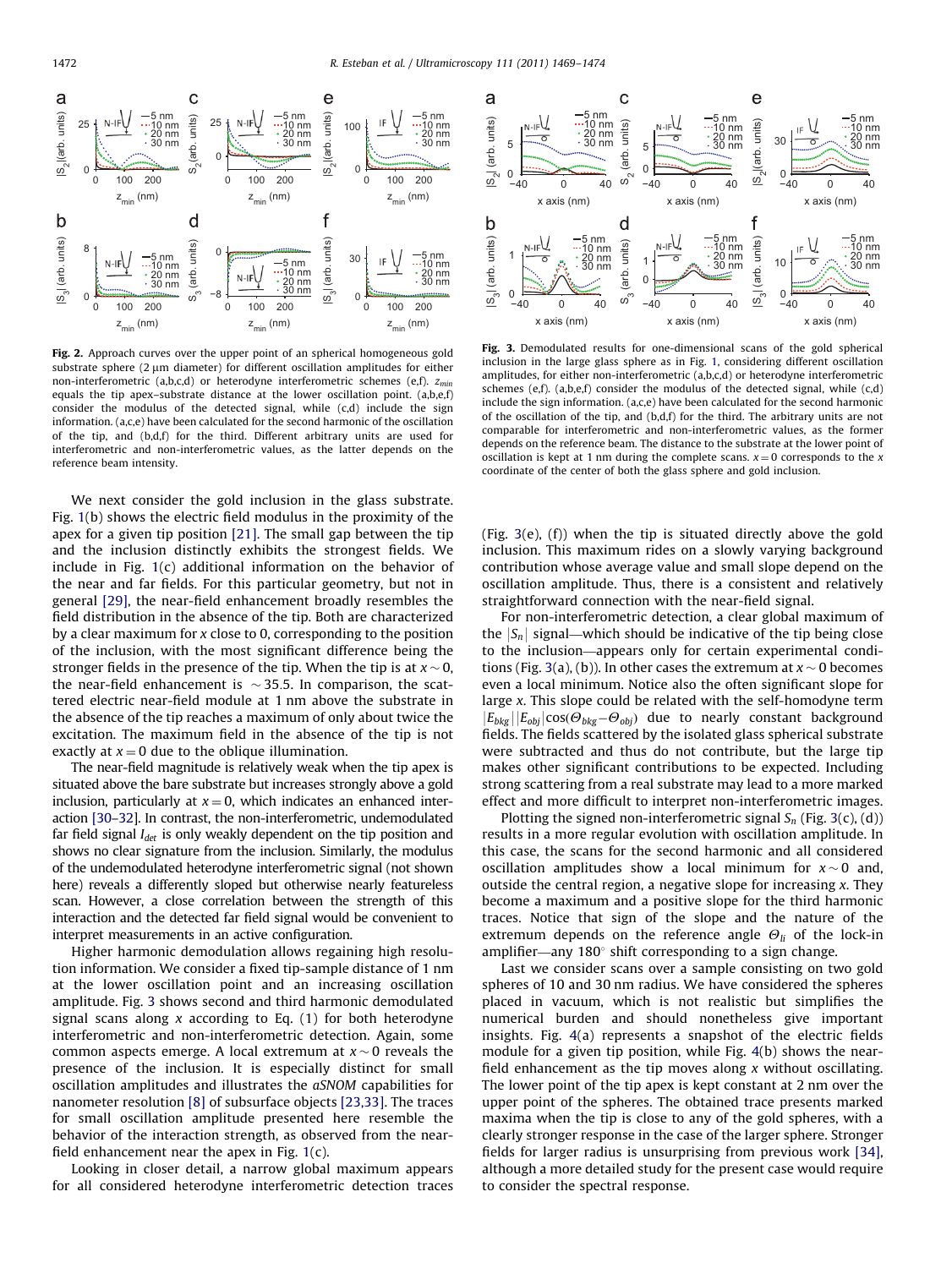<span id="page-4-0"></span>

Fig. 4. (a) Example of the electrical field modules for the tip close to the substrate composed by a 10 and a 30 nm radius gold sphere in vacuum. The z-axis is again parallel to the tip axis and the tip scans along the perpendicular x-axis. The center of the large and small sphere is at  $z = -31$  nm,  $x = 60$  nm and  $z = -11$  nm,  $x = 0$  nm, respectively. The strongest near fields, in white, are  $\sim$  19.5 times larger than the excitation field. The color scheme is linear, with black corresponding to 0 field strength. (b) Near field enhancement for geometry in (a) when a non-oscillating tip scans the sample along x for the lower point of the tip at a fixed  $z = 2$  nm over the upper point of the spheres. In both (a) and (b) the contribution from the planar wave used as excitation have been subtracted. (c,d) Signed non-interferometric  $S_n$ and (e,f) heterodyne interferometric module  $|S_n|$  signal for the same geometry as the oscillating tip scans the sample along  $x$ . For all  $x$ , the lower point of the tip during each oscillation is at the same z, 2 nm over the upper point of both spheres. (c–e) refers to the second and (d-f) to the third harmonic, in both cases for different oscillation amplitudes. The arbitrary units are different for the interferometric and non-interferometric cases. (For interpretation of the references to color in this figure legend, the reader is referred to the web version of this article.)

Fig.  $4(c)$ – $(f)$  shows the demodulated far field signal as the oscillating tip scans the sample, with the lower point of the tip apex during each oscillation cycle at the same z, corresponding to 2 nm above the upper point of the spheres, for all  $x$ . For non-interferometric detection, the signal is difficult to interpret. A change of the signal appears when the tip approaches any of the two gold spheres, but the traces often differ markedly from the behavior of the near fields in Fig. 4(b). Even for oscillation amplitudes as low as 5 nm and third harmonic demodulation a significant difference remains: while it is possible to associate an extremum with each sphere, the signed signal  $S_n$  (Fig. 4(c), (d)) reveals that one is a maximum and the other a minimum. For increased oscillation amplitude the resemblance between the second or third harmonic signal and the near-field enhancement can be very small.

In contrast, for the heterodyne interferometric signal (Fig.  $4(e)$ , (f)) two different  $|S_n|$  maxima, one for each inclusion, are clear for all third harmonic traces and also for the second harmonic and low amplitudes. For the second harmonic and  $\sim$  30 nm amplitude the signature from the 10 nm radius inclusion is very weak, and indeed it is significantly weaker than when the large spherical glass substrate was considered. Nonetheless, a slight inflexion in the signal behavior due to the presence of the smallest inclusion is still present. The different maxima sometimes ride on a nonnegligible additional contribution that varies slowly and remains moderately strong for large z. In conclusion, the described nearfield enhancement and demodulated signal behave much more similarly in the heterodyne interferometric case.

#### 4. Discussion and conclusions

This paper uses simulations to better understand the influence of the detection scheme in aSNOM, and in particular differences between non-interferometric and heterodyne (or equivalent) interferometric schemes. We have discussed in previous works [\[35,5,21](#page-5-0)] the detrimental effects of simplifications such as using small tips. To increase the reliability of the obtained conclusions, we are interested in models that approach typical experimental conditions as closely as possible. An important step towards this objective is the inclusion of large tips and, in some of the treated cases, extended substrates: The 1400 nm tip used for the approach curves is several wavelengths long and numerically close to the even longer tips of typical experiments. The somewhat shorter tips (500 nm) considered in the one-dimensional scans help to reduce the numerical complexity of the simulation, while being likely long enough to capture most significant phenomena. The homogeneous spheres of 2 um diameter serve as an approximately flat substrate in the proximity of the apex.

Some differences remain between a large sphere and the more typical semi-infinite flat substrate, such as the existence of whispering gallery modes in the former. Real samples are significantly more complicated than either, and we chose the large sphere for numerical simplicity. In this respect, we discussed in the introduction how non-interferometric detection is affected by any constant (independent of tip position) contributions to the scattered fields, whereas heterodyne interferometric detection typically is not. This contribution can depend strongly on sample details, and may significantly complicate image interpretation in realistic experiments. To reduce the effect in the present study, we subtracted the constant backscattering component from the  $2 \mu m$  diameter spheres in isolation.

For the non-interferometric scheme, we can simply consider just the amplitude  $|S_n|$  at the dual-phase lock-in amplifier according to Eq. (1) or we can in addition associate  $180^\circ$  phase jumps with a sign change. The latter implies working with negative values, conceptually not a problem because our demodulated signal corresponds to the coefficient of a Fourier series, which can be non-positive. The simulated heterodyne interferometric results focus on the amplitude of the magnitude measured by the lock-in amplifier. Still, for accurate results we must consider the phase of the scattered optical fields. Notice that it is necessary to include the effect of the collecting lens geometry to correctly predict the phase distribution on the photodetector.

The simulated approach curves (Fig. [2](#page-3-0)) offer a direct connection to much work done in apertureless near-field optical microscopy. They serve to illustrate how the dependence of the signal amplitude  $|S_n|$  on tip position is different for heterodyne interferometric and non-interferometric schemes.

The simulation of non-spatially homogeneous samples allows to study the differences in more detail. We consider as experimentally favorable a monotonous dependence between the final signal and the strength of the tip apex–substrate interaction, which we have associated to the near-field enhancement near the tip apex. Under this criterion, and remembering the results displayed in [Figs. 1\(c\) and 4\(b\)](#page-2-0), a strong signal should be obtained when the tip is directly over a gold sphere and a weaker and nearly constant value when far away.

The obtained non-interferometric signal often departs from expectations. It frequently seems convenient to consider the sign and treat  $S_n$  instead of  $|S_n|$ ; still, even then the results are often difficult to interpret. This difficulty is already apparent in the strong slope of some of the traces for the inclusion in glass, but it is particularly evident for the sample consisting of two gold spheres.

The heterodyne interferometric results are significantly more encouraging, The correspondence between near-field enhancement and far fields is not exact, with notably the maxima from the small inclusion in Fig. 4 more marked for the near-field enhancement, but it seems nonetheless quite satisfactory and a straightforward interpretation of the demodulated results was